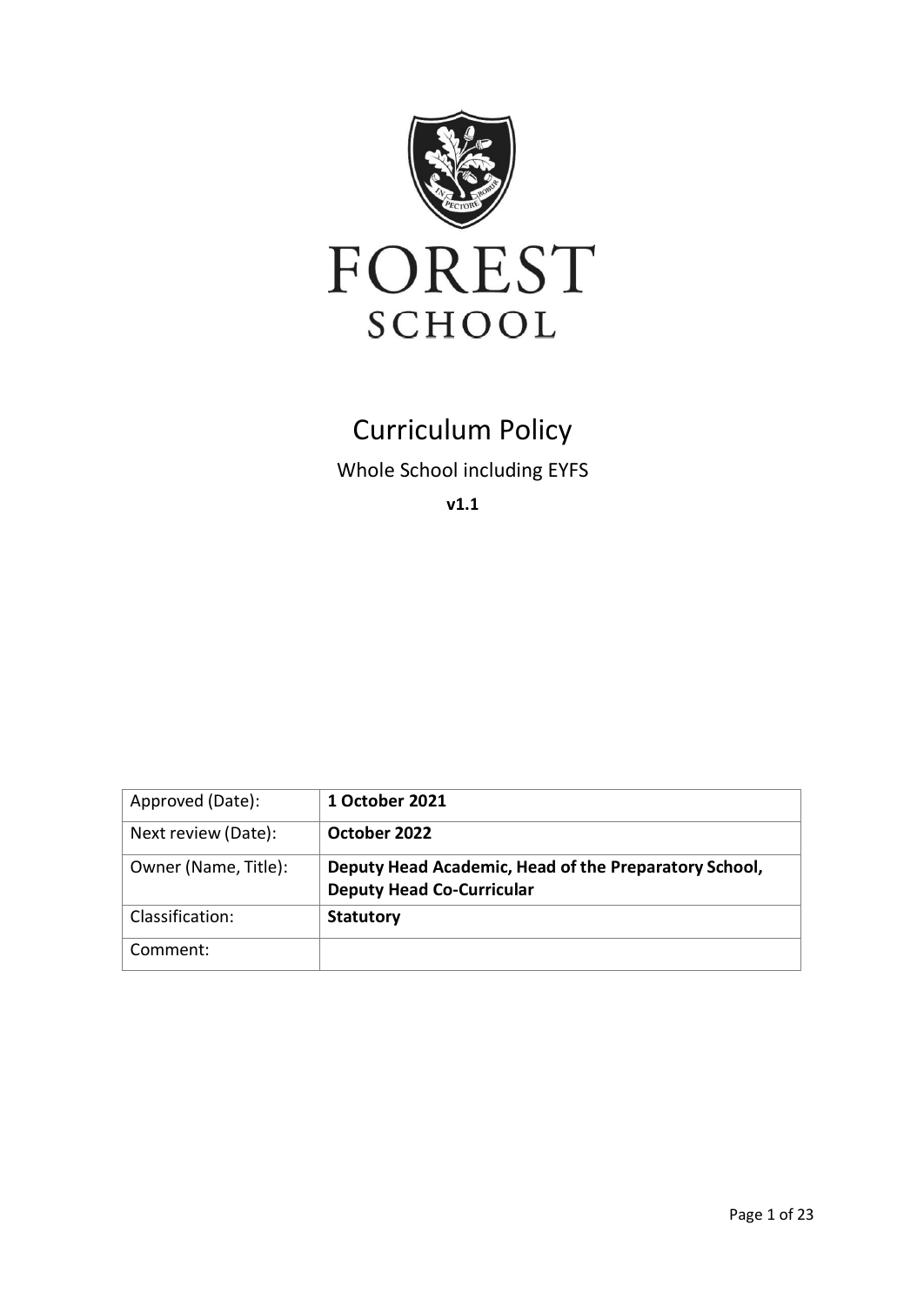# 1. Introduction

- 1.1. This document sets out the school's curriculum aims.
- 1.2. The 'owners' of this document are the Deputy Head Academic and the Head of the Preparatory School, who are responsible for ensuring the regular collation, review and revision of its contents.
- 1.3. Where possible, content from other Forest School Policies has not been duplicated in this document. The following Policies, therefore, may be regarded as linked to this document and may be understood in conjunction with it:
	- Learning Support Policy
	- Behaviour Policy
	- Behaviour Policy (Prep)
	- PSHEE Policy
	- Safeguarding and Child Protection Policy
	- Teaching and Learning Policy
	- Adapted Curriculum Policy

# 2. Academic Curriculum Policy

(Whole School including EYFS)

2.1. Forest School providesfull-time supervised education for pupils between 4 and 18 years of age (Reception to Y13). Forest School provides them with experience in linguistic, mathematical, scientific, technological, human and social, physical and aesthetic and creative education. Pupils are educated, as appropriate, in Forest Preparatory School (Reception to Y6 and including Early Years Foundation Stage provision) and Forest Senior School (Y7 to Y13). This policy document relates to the education of all Forest School pupils, from Reception to Y13.

# 2.2. **Aims of the Curriculum**

- 2.2.1.The aims of the Forest School curriculum are to promote the intellectual, spiritual, moral, cultural, social and physical development of all pupils, reflecting the school's aims and ethos. The curriculum is designed to encourage all pupils to become engaged, independent, responsible and committed life-long learners. The curriculum acknowledges the synergy between academic, co-curricular and pastoral strands of education, and seeks to provide opportunities for pupils to experience, understand and articulate the ways in which the characteristics of excellence in learning can be demonstrated and enhanced in any area of School life.
- 2.2.2.Curricular breadth early on allows pupils to discover and pursue individual interests; increasing opportunitiesto specialise further up the school are available, so that pupils can pursue enthusiasms in preparation for further study or professional development after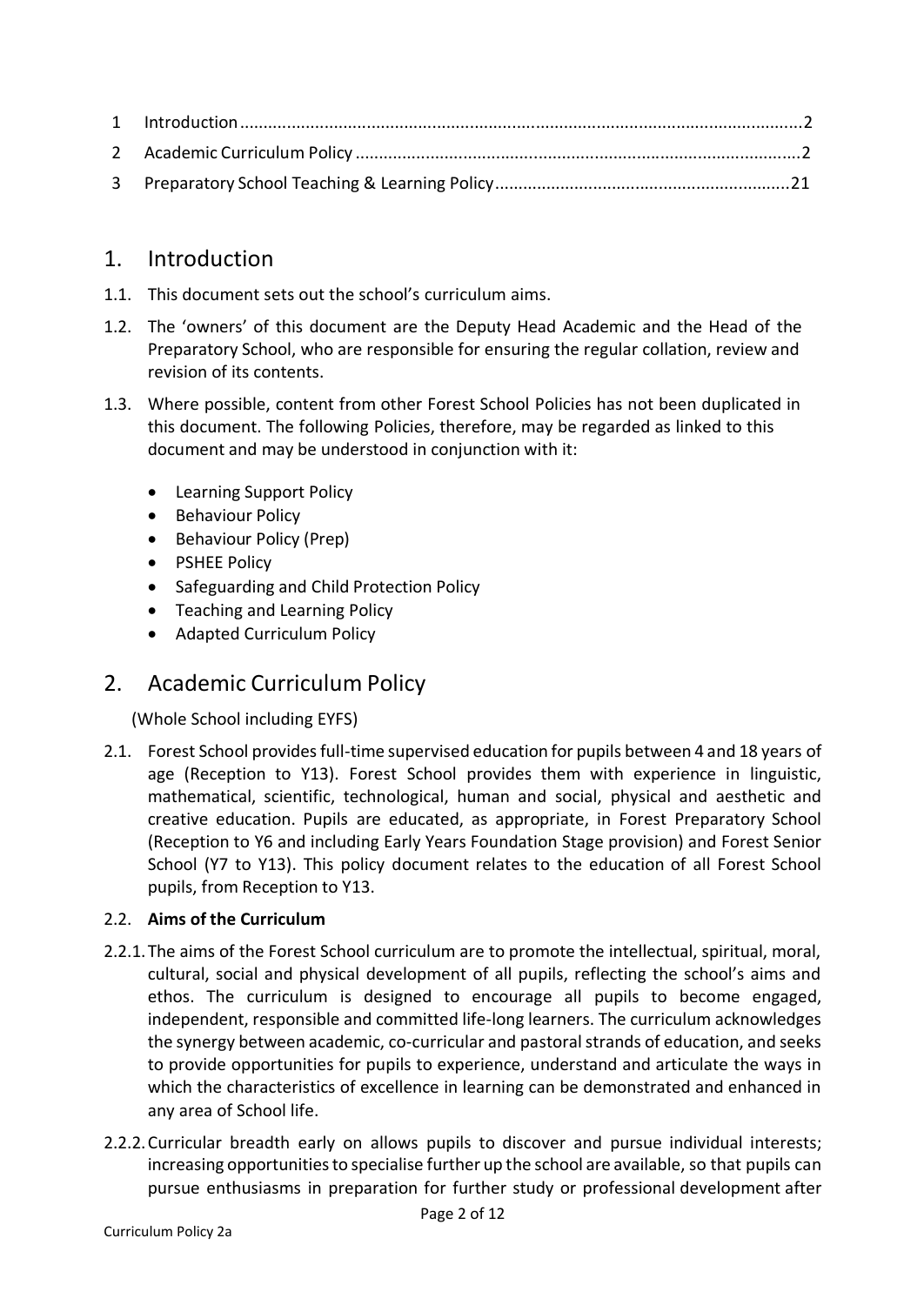school. Our curriculum is academically challenging and caters for the range of pupil abilities. Attention is paid to the need for pupils to acquire speaking, listening, literacy and numeracy skills.

- 2.2.3.Curriculum content is always appropriate for the ages and aptitudes of pupils, including those identified as requiring extended challenge and those identified as having special educational needs and disabilities. Although the school's entrance requirements mean that all pupils have a strong command of English, EAL support is provided when required. Those pupils with a statement of special educational needs and disabilities, or with a formally diagnosed learning difference will have appropriate support as stipulated in the Learning Support Policy.
- 2.2.4.The School's curriculum is inclusive and recognises the diversity of its pupil body. We aim to ensure that each pupil has the opportunity to learn and make progress as appropriate to their individual needs, interests and abilities, and we encourage respect for other people, paying particular regard to the protected characteristics set out in the 2010 Equalities Act(a). We take care to incorporate a range of academic experiences that respect fundamental British Values, such as democracy, the rule of law, individual liberty, mutual respect and tolerance of different faiths and beliefs. The curriculum is designed to ensure that it does not discriminate against any pupil on the grounds of age, ethnicity, gender, social class, sexual orientation or disability, and contains components that help pupils to understand the causes of such discrimination and the need to remove them.

#### 2.3. **The Academic Curriculum: EYFS to Y6 (The Preparatory School)**

- 2.3.1.The Preparatory School curriculum focuses on each pupil to ensure that they have the opportunity to learn and make progress. It aims to provide pupils with the knowledge and tools to become independent learners through an enquiry-based approach that encourages thinking and active learning.
- 2.3.2.At 4+ pupils enter the Pre-Prep department, where they are taught in small coeducational classes. Pupils start in Reception and follow the Early Years Foundation Stage Framework. This incorporates all seven areas of learning: Personal, Social and Emotional Development, Physical Development, Communication and Language, Literacy, Mathematics, Understanding the World, and Expressive Arts and Design. In Year One and Year Two, we continue a rich curriculumbased on the National Curriculumcombined with a creative curriculum. Our creative curriculum incorporates subject areas such as: Science, the Humanities and the Arts; with English and Mathematics taught as individual subjects. All Pre-Prep pupils are taught ICT, Drama, Music, PE and swimming by subject specialists, with the addition of Mandarin from Year One, and a variety of co-curricular activities.
- 2.3.3.From the age of seven, boys and girls are taught in separate single-sex classes. At Forest, we believe that there are considerable differences in the way that boys and girls learn. Both genders can be offered a learning environment that is unselfconsciousin atmosphere, and specifically tailored to their needs in terms of lesson content, teaching style, pace, type of task and group dynamics. English, Mathematics, Science, Geography, History, Art, PSHE and Religious Education are taught by Preparatory School teachers and there is specialist teaching in languages, ICT, Design Technology, PE, Games, Music and Instrumental Music tuition. Setting in Mathematicsis introduced in Years Five and Six.
- 2.3.4.A wide variety of co-curricular activities are also offered to pupils of all ages throughout the school day. The ICT facilities within the Preparatory School are excellent and are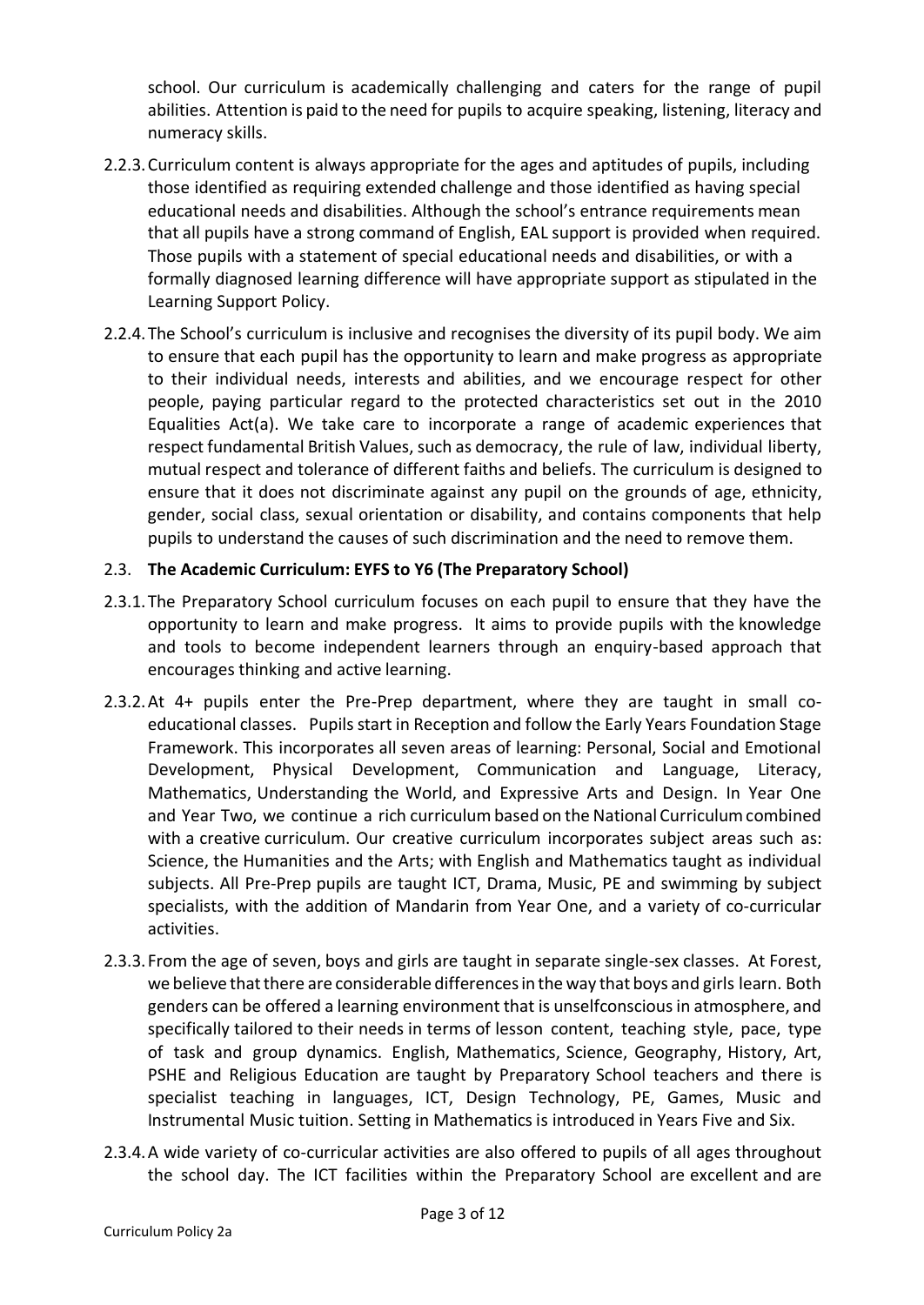extensively used to support learning across our curriculum. The broad curriculum is carefully structured and ensures that pupils are well prepared for the transfer to the Senior School.

- 2.3.5.A programme of Personal, Social, Health and Economic Education is taught from Reception to Year 6 and reflects the School's aims and ethos. Details of this programme are set out in the Preparatory PSHE Subject Scheme of Work. All pupils are well prepared for the opportunities, responsibilities and experiences of life in British society.
- 2.3.6.This Curriculum Policy is supported by subject specific guidance and schemes of work for each subject.
- 2.3.7.It is also supported by the following teaching guidance which can be found in the Preparatory School Staff Handbook:
	- Preparatory School Teaching Guidance
	- Preparatory School Marking Guidance
	- Preparatory School Monitoring, Assessment, Recording and Reporting Guidance
	- Preparatory School Prep (Homework) Guidance
	- Preparatory School Handwriting and Presentation Guidance

#### 2.4. **The Academic Curriculum: Y7 to Y11**

- 2.4.1.The Academic Curriculum in Y7 to Y11 aims to develop pupils as responsible, increasingly independent, and metacognitive learners. A common language of learning characteristics is deployed across these year groups, codified in the 'Forest Learner' framework. Emphasis is laid on pupils taking responsibility for their learning (Responsibility), being explicitly aware of where their learning is going (Direction) and developing the strategies to reach their learning goals (Strategies).
- 2.4.2.Pupils start with as wide a range of subjects as possible in Y7 and Y8, to experience educational breadth and to develop the widest possible range of skills and knowledge. These include linguistic, literary, mathematical, scientific, technological, digital, human and social, physical, aesthetic and creative learning opportunities.
- 2.4.3.In Y9 pupils are able to make choices to shape their own curriculum and some work begins as a preparation for the commencement of GCSE and IGCSE courses in Y10.
- 2.4.4.In Y10 and Y11 pupils usually take 9 GCSE or IGCSE courses, and also the Higher Project Qualification Level 2. This latter qualification provides pupils with important academic skills and the opportunity to engage in a substantial piece of independent research. Some pupils also study Further Mathematics in Year 11.
- 2.4.5.Impartial careers guidance is available to all pupils of the Senior School and Prep School. Advice about GCSE and post-16 courses is available, and, through close association with the tutorial system, Wellbeing syllabus (replacing PSHEE) and other opportunities, pupils know how their own strengths and interests relate to the world of work, to learn about different careers and opportunities, to obtain individualised guidance, to gain work experience and information about a broad range of training, education and occupations beyond school.
- 2.4.6.Forest School ensures effective transition for all pupils towards future life choices and focuses on preparing pupils for active participation in 'British Society' (as defined by Home Office *Prevent* [Strategy\)](https://www.gov.uk/government/publications/prevent-duty-guidance). Forest School has regard to DfE guidance: *[Careers](https://assets.publishing.service.gov.uk/government/uploads/system/uploads/attachment_data/file/748474/181008_schools_statutory_guidance_final.pdf)*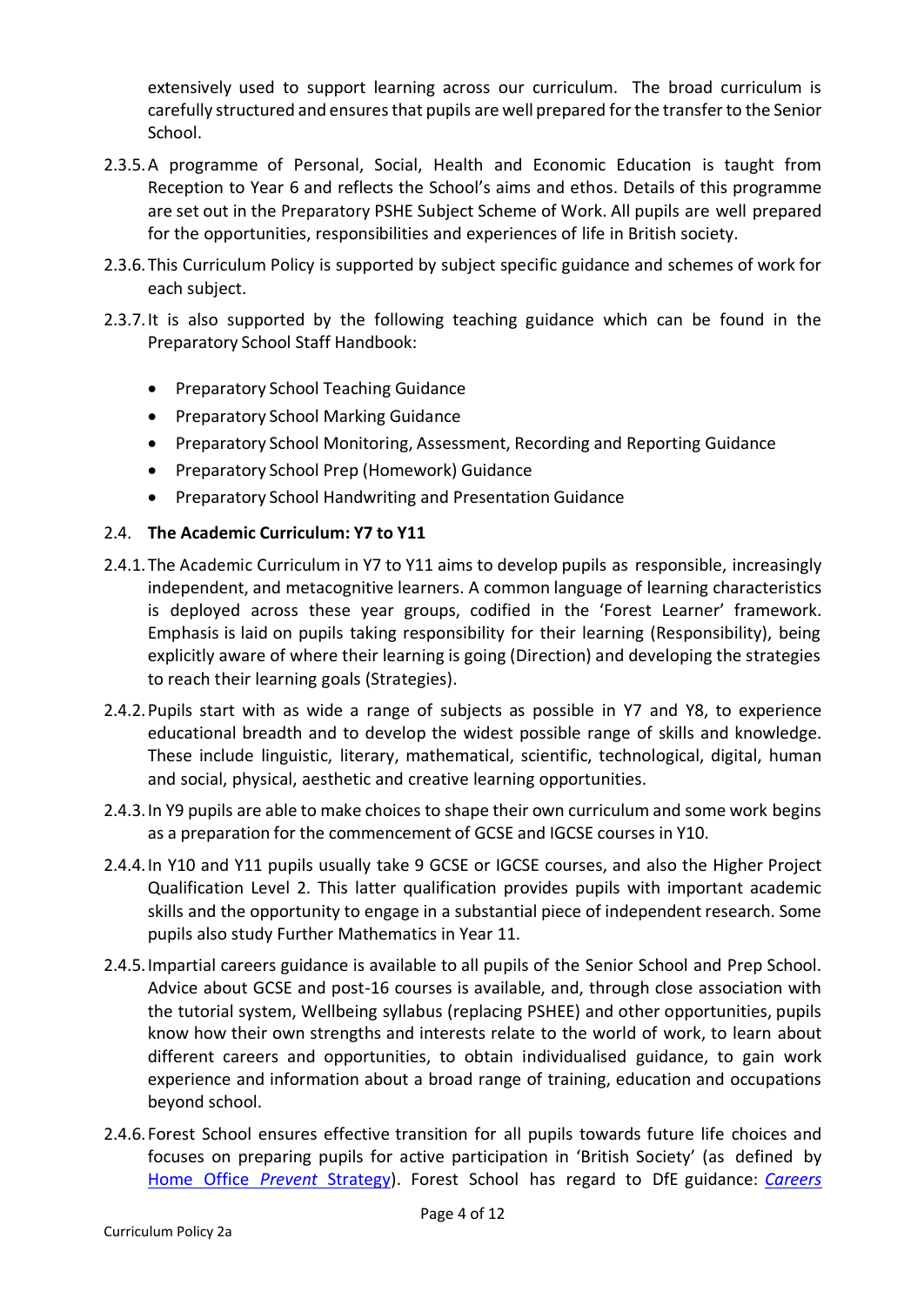- 2.4.7.A comprehensive programme of Wellbeing is taught to all pupils in Y7 to Y9 within the timetable. Wellbeing days off-timetable are also delivered to all pupils in Y10 to Y11 in line with the Wellbeing curriculum, which is reviewed annually by the Head of Wellbeing. Through this programme and the tutorial system effective preparation for the opportunities, responsibilities and experiences of life in British society is given.
- 2.4.8.A programme of digital skills training is undertaken in Y7 and reinforced thereafter. All pupils bring their own digital devices to all lessons and receive ongoing training in the responsible and effective use of these.

### 2.5. **The Academic Curriculum: Y12-Y13 (Sixth Form)**

- 2.5.1.The Sixth Form sees further specialisation and preparation for the opportunities, responsibilities and experiences of adult life beyond school. The need to develop pupils as responsible, increasingly independent, and metacognitive learners through the deployment of the Forest Learner code of learning characteristics is continued and developed in this Key Stage.
- 2.5.2.The Sixth Form curriculum is arranged within a framework known as the Forest Diploma. This curriculum was developed at Forest in consultation with 20 major UK universities and employers, and draws together academic, co-curricular, super- curricular, communications, community and competency -based learning into a coherent entity. Alongside their core academic qualifications (three A Levels and an Extended Project Qualification for most pupils), pupils complete courses developed at Forest School in a range of subjects to prepare for life after school, an online digital skills course, Next Steps training (university admissions and Careers), community service and work experience placements, communications and super-curricular and co-curricular activities. All pupils take part in fortnightly reflective discussions about their pathway through the Diploma in Academic Monitoring tutorials with Tutors, and in two Vivas, conducted in the Lower and Upper Sixth Form years.
- 2.5.3.Core Academic study is offered in the form of A Level (including International A Level) and Extended Project qualifications. Most pupils take three A Level courses (although those taking Further Maths A Level complete four A Levels in total). All pupils also submit an Extended Project Qualification as part of their Sixth Form academic curriculum at Forest. All pupils also complete the requirementsfor the Forest Diploma curriculum.
- 2.5.4.There are 26 different subjects offered in the Sixth Form, and the offer available is reviewed regularly.
- 2.5.5.Pupils are taught in smaller teaching groups than in Key Stage 3 or Key Stage 4, typically no larger than 16 pupils, and often much smaller. This allows teachers to offer more individual support.
- 2.5.6.In addition to formal A Level subjects and Diploma courses, pupils attend weekly Sixth Form 'Look Out!' lectures by eminent visiting or in some cases internal speakers covering a range of political or cultural issues.
- 2.5.7.This Curriculum Policy is supported by subject specific guidance and schemes of work for each subject. The nature of these schemes of work is detailed in the Teaching and Learning Policy 'Planning and Curriculum' strand. Departments are given autonomy in producing schemes of work that best suit their subject and department, but nonetheless must fulfil the aims and pedagogical principles set out in this policy and in the Teaching and Learning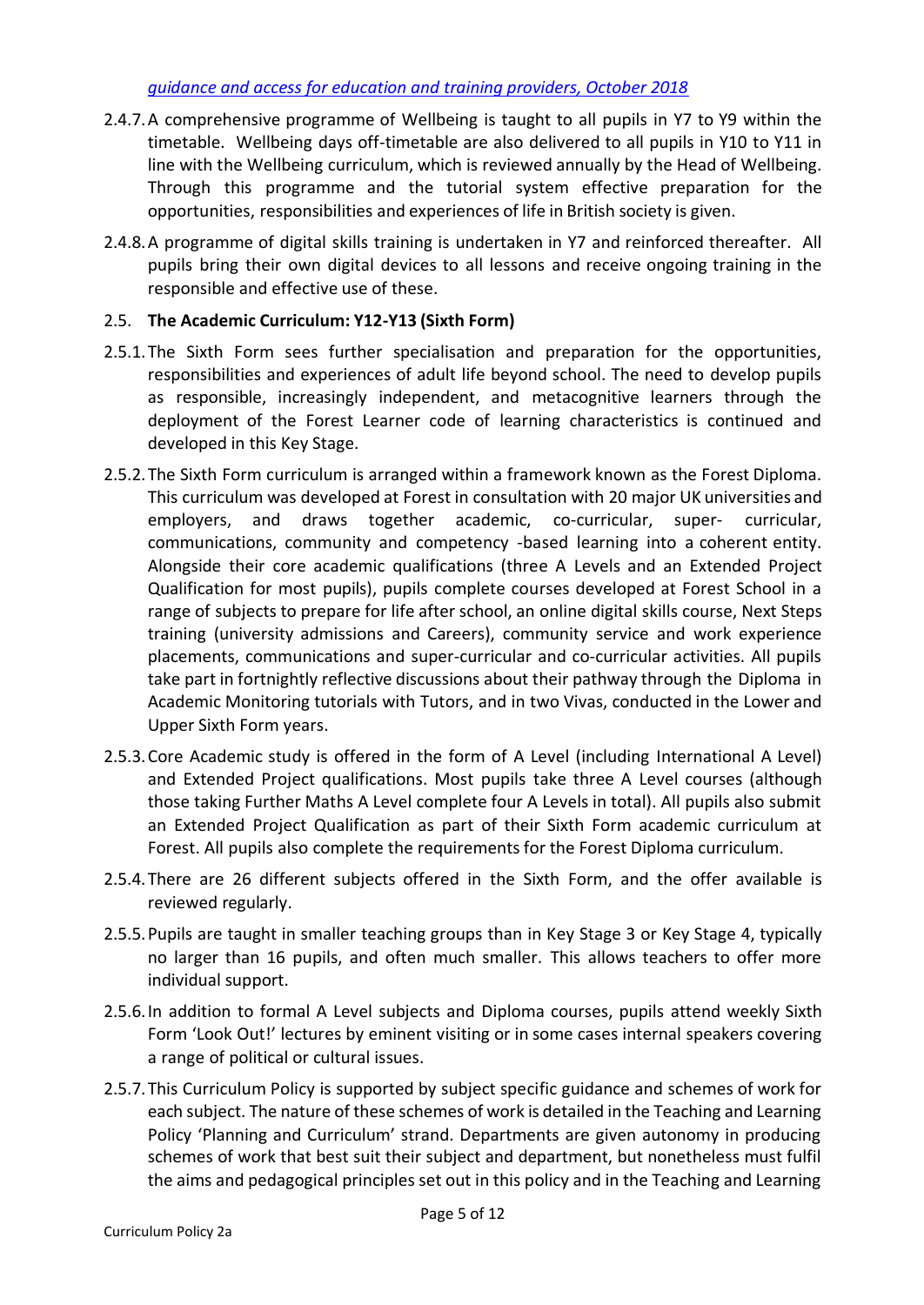Policy.

2.5.8.SMSC is embedded throughout the school, and includes all that is done to encourage pupils to think about the kind of people they are and aspire to be, and the kind of world they aspire to create. This is achieved through the curriculum itself as well as the House System and Chaplaincy.

### 2.6. **Homework (Senior School)**

- 2.6.1.Homework is set by Forest teachers to help pupils to get into the habit of working independently and without direct supervision.
- 2.6.2.Homework quantities are allocated to pupils in Y7-Y11, with the dual purpose of ensuring pupils do enough to support their learning and simultaneously helping themtoknowwhen to stop. A homework timetable is produced for all pupils which indicates when they can expect homework's to be set. Teachers are asked to stick to this rigidly, and pupils are advised to do homework's on the nights on which they are set.
- 2.6.3.In Y7-Y11 pupils are set homework as follows:

| Age Group   | 'Total Homework<br>Time' per day:<br>pupils should sit<br>down to work for<br>this amount of<br>time each day | Individual<br>Homework<br>durations | Number of<br>Homework's per<br>day   | Amount of<br>'Extended<br>Learning<br>Time' per<br>$day*$ |
|-------------|---------------------------------------------------------------------------------------------------------------|-------------------------------------|--------------------------------------|-----------------------------------------------------------|
| Y7          | 1hr 15 mins                                                                                                   | 30 mins                             | $\overline{2}$<br>3 (night of ICT hw | 15 mins                                                   |
|             | 1hr 30 mins                                                                                                   | 30 mins                             | only)                                | $\Omega$                                                  |
| Y8          | 1hr 15 mins                                                                                                   | 30 mins                             | $\overline{2}$                       | 15 mins                                                   |
| Y9          | 1hr 45 mins                                                                                                   | 30 mins                             | 2 or 3                               | 15 mins                                                   |
| <b>GCSE</b> | 2hr                                                                                                           | 40 mins                             | 2 or 3                               | $\Omega$                                                  |

2.6.4.The short period of 'Extended Learning Time' each evening should be used by pupils to carry out 'Extended Learning' of any kind. Pupils are advised that meaningful Extended Learning Time activities include the following:

- A more time on a task that's taken longer than it should have
- Producing revision materials for later
- Reviewing targets/reading and reflecting on Feedback Records
- Reviewing/re-doing/correcting assessed work
- Planning ahead, reading ahead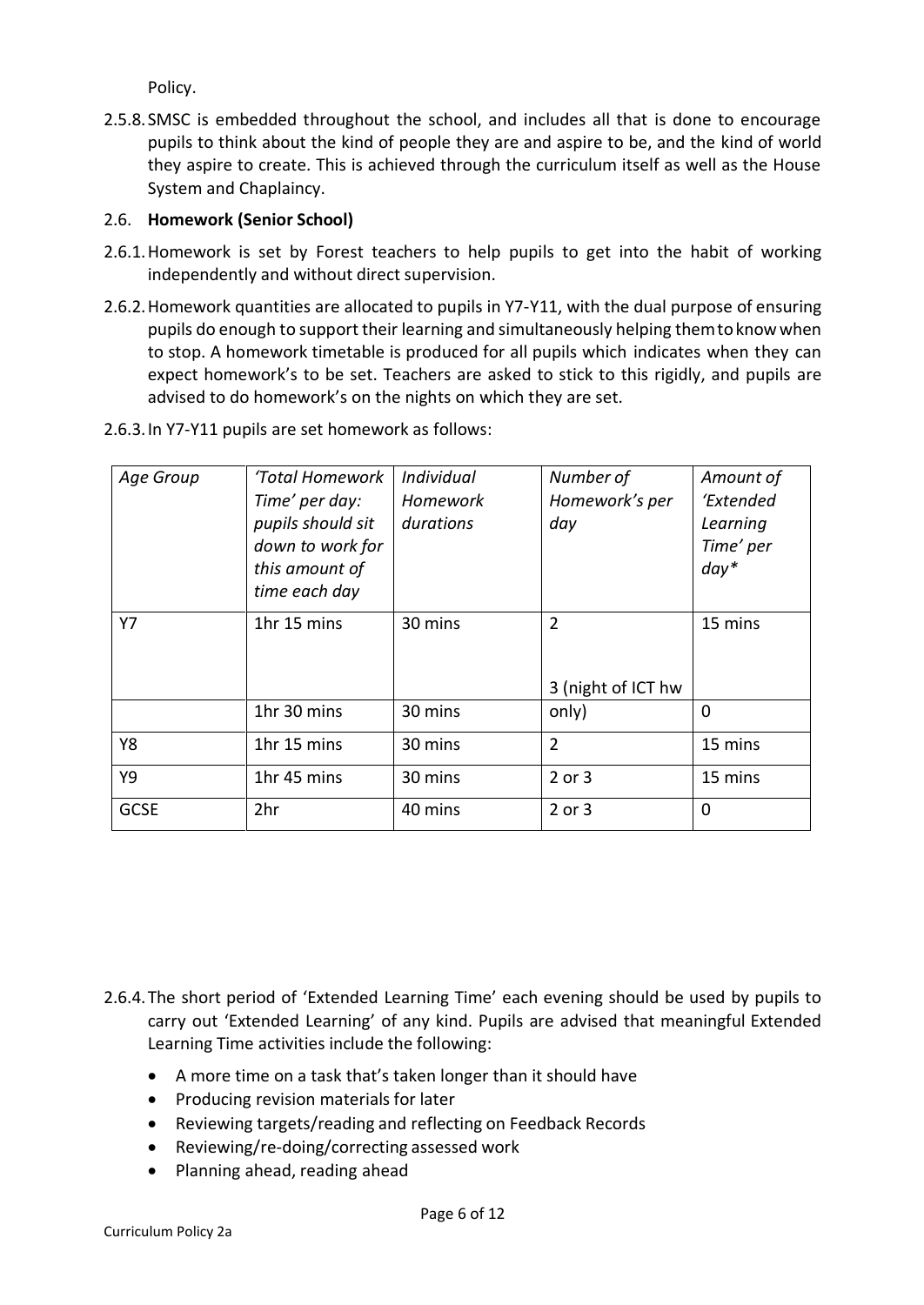- Extension activities
- Extended research or project-based activities
- Reading a related academic book, blog, broadsheet newspaper or scholarly periodical (for example: National Geographic, History Today, New Scientist, The Economist, New Yorker, The Spectator, Prospect).
- and anything else that helps pupils to become self-motivated, independent, curious and purposeful individuals during total allocated homework time.

2.6.5.In Y7-Y11 pupils are set homework as follows:

- In the Sixth Form, teachers set the appropriate amount, ensuring it is not excessive. The aim is that sixth formers spend roughly the same amount of time doing private study as they do in lessons in each subject.
- Pupils are given access to an online planner in which to record homework's that can be downloaded onto their own devices and mobile telephones. Tasks are set by the teacher, by 4.30pm, on the allocated day for that subject as per the homework timetable (for Years  $7 - 11$ ).

## 2.7. **Preparatory School Homework (Prep) Guidance**

### 2.7.1.**Rationale**

Preparatory School (homework) is important for a number of reasons.

- It supports and reinforces learning, so may not always involve writing, but might be a game to be played, things to measure/weigh, reading or using friends and family as a resource
- develops and maintains links between school and home. Parents are able to support their child's learning
- encourages independent learning
- provides opportunities for personal research. The ability to research using books and the Internet is a vital skill.
- should not be stress provoking or viewed as a punishment and work set will be appropriate to the pupil's individual needs
- develops good work habits and organisational skills in preparation for life in Senior School

In addition, prep is a time when missed/incomplete work needs to be made up.

### 2.7.2.**Pre-Prep**

In the pre-prep children are expected to be reading daily. Children are provided with Reading Records for parents to make records of reading with their child each night. Homework is handed out on a Friday and collected on a Wednesday. Homework will be marked and sent back home the following Friday. In the Trinity Term, Year 2 will be set homework twice a week (one English and one Maths) to help with the transition to Year 3, where prep is set daily. One homework will be set on a Friday and due in on a Wednesday, and another homework will be set on a Wednesday to be handed in on a Friday.

Year | Work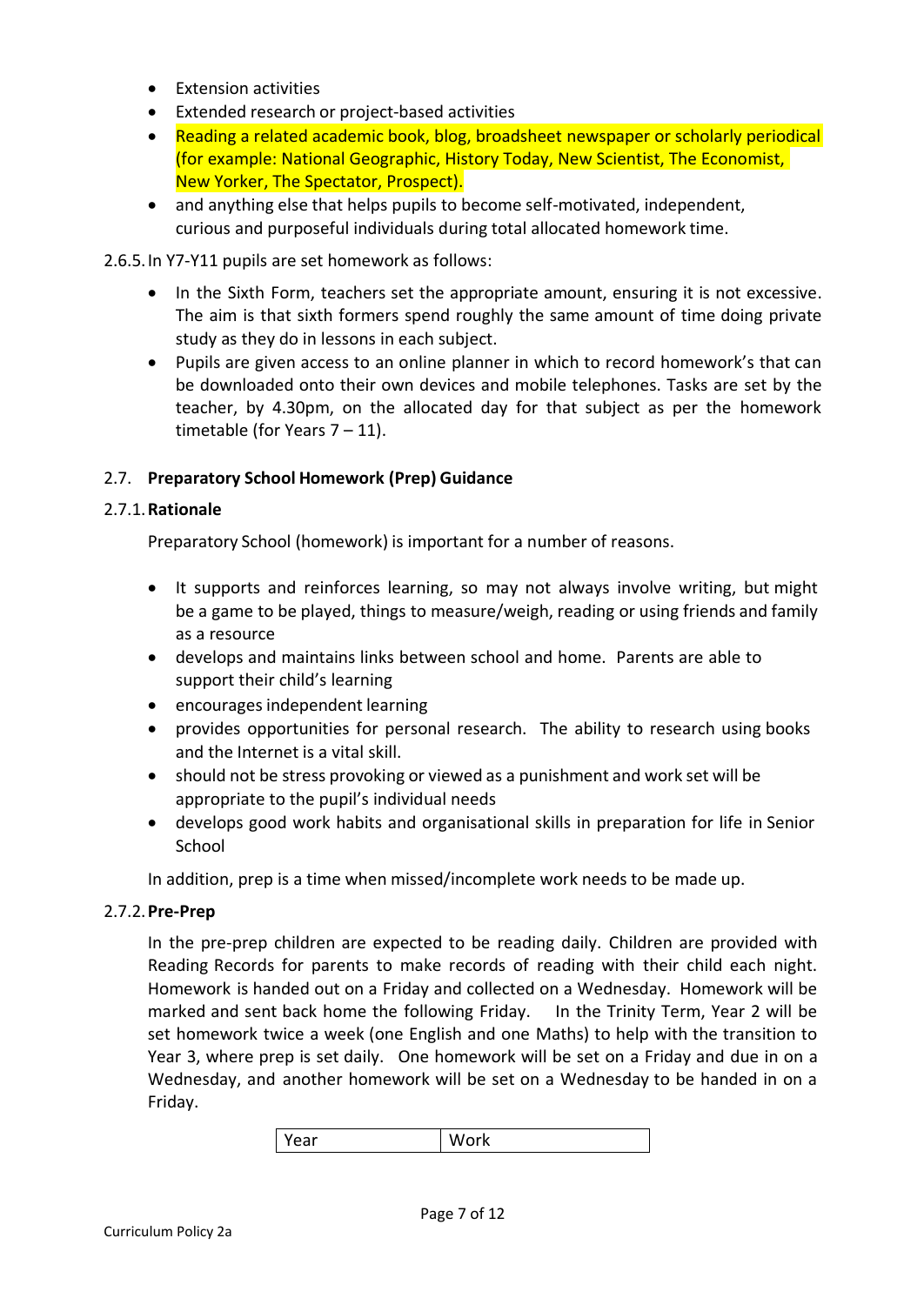| <b>EYFS</b> | Phonics                |
|-------------|------------------------|
|             | Handwriting            |
|             | Maths                  |
| 1 & 2       | Phonics                |
|             | Spelling & Handwriting |
|             | Maths                  |

#### 2.7.3.**Years 3 to 6**

Prep is set every day for all pupils in Years  $3 - 6$ . Form teachers prepare their form's prep timetable in accordance with the guidelines given below and in conjunction with their pupils' subject teachers. Each year group has a set time allocation per evening, pupils are expected to be able to complete their prep within this time. Pupils are provided with Prep diaries in which to record the task assigned for Prep. It is the pupil's own responsibility to record this each day. Parents much sign the Prep diary daily to acknowledge homework has been completed.

| Year | Written work                                                                                      |
|------|---------------------------------------------------------------------------------------------------|
| 3    | 1 period of 20 mins Spelling & Handwriting                                                        |
|      | 1 period of 20 mins English                                                                       |
|      | 2 periods of 20 mins Maths                                                                        |
|      | 1 period of Research investigation or                                                             |
|      | activity in any subject                                                                           |
|      | Plus daily reading (10 mins) and practising<br>spellings and times tables.                        |
| 4    | 1 period of 20 mins Spelling & Handwriting                                                        |
|      | 1 period of 20 mins Grammar or<br>Comprehension                                                   |
|      | 2 periods of 20 mins Maths                                                                        |
|      | 1 period of Research, investigation or<br>activity in any subject                                 |
|      | Plus, daily reading (10 mins) and practising<br>spellings and times tables.                       |
| 5    | 3 periods of 30 mins Maths                                                                        |
|      | 2 periods of 30 mins English                                                                      |
|      | 1 period of 30 mins Science, History,<br>Geography and RE on occasion, with a week<br>to complete |
|      | Plus, daily reading (15 mins) and practising<br>spellings and times tables.                       |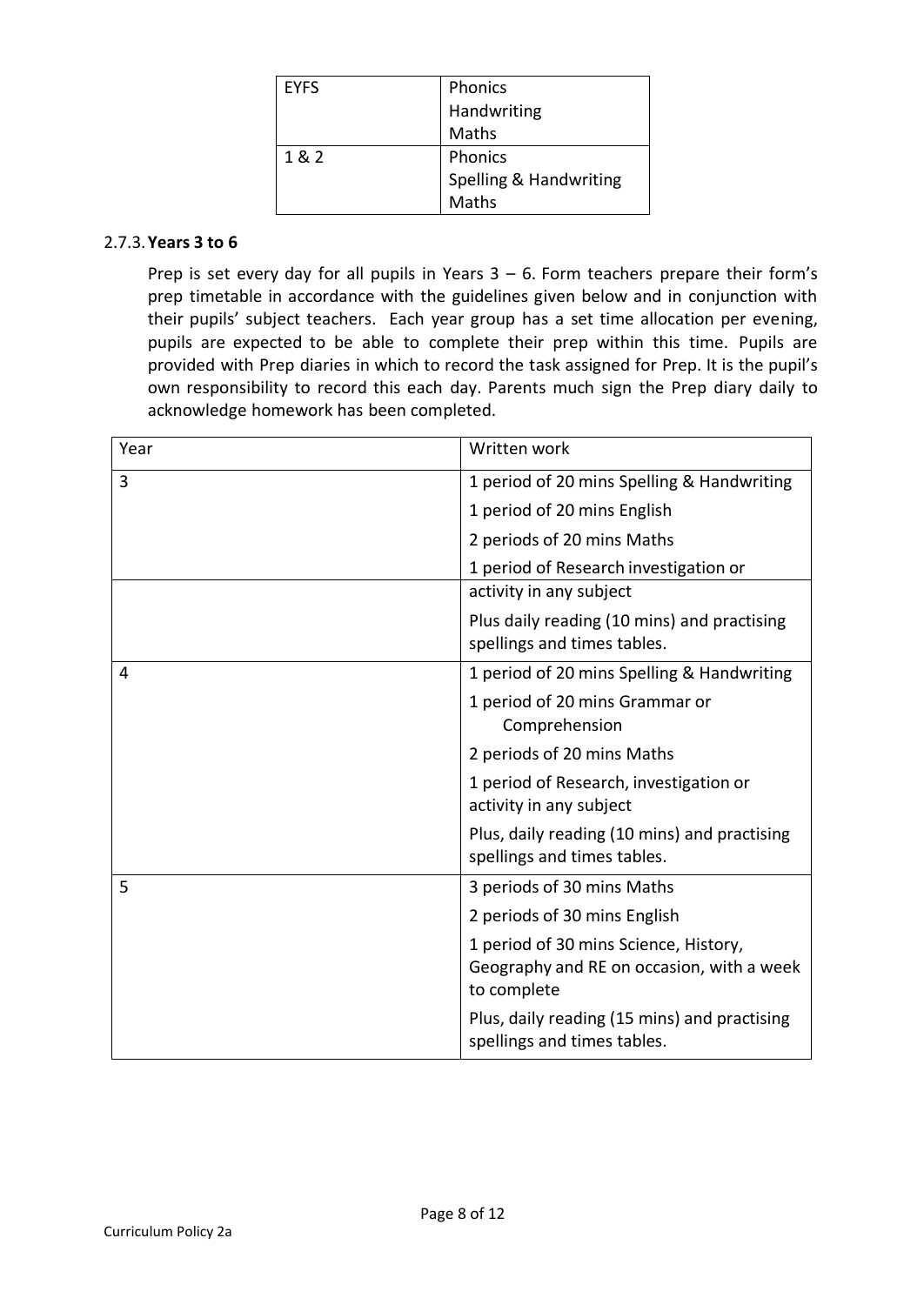| 2 periods of 30 mins English                                                                     |
|--------------------------------------------------------------------------------------------------|
| 2 periods of 30 mins Maths                                                                       |
| 1 period of 30 mins Science, History,<br>Geography and RE on occasion with a week<br>to complete |
| Plus, daily ready and practising spellings.                                                      |

## 2.7.4.**Guidelinesfor Homework/Prep**

Preps should be a mixture of discreet, written exercises completed in exercise books, an occasion for finishing off work, the completion of worksheets or set homework activities on Education City and ActiveLearn. Neat presentation is as important for prep as it is for class work.

- If the completion of a writing task is set as a Prep, the majority of the writing should have been done in school and the point reached in class should be indicated.
- Prep that requires research (whether internet or book based) should only be set on weekends.
- At certain points during the school year pupils will be expected to learn words for productions, assemblies and concerts.
- Prep exercises are to be differentiated, where appropriate, to ensure that the more able pupils are challenged and that the less able pupils have a sense of achievement on completion of their Prep.
- Assignments or project work, intended to last more than one Prep, are to be set in manageable parts with guidance given, plus the criteria for marking. They are to be marked regularly so that ongoing feedback is provided and a burdensome amount of work does not build up due to procrastination.
- Prep should be collected in during registration every morning, marked in accordance with the Preparatory School's Marking Policy and returned to pupils.

After school hours pupils need to have a balance of work, rest and play. The above are reasonable amounts of time if the pupil is focused on the task set. Should a Prep take much longer parents are asked to stop their child and write a note in the Prep Diary explaining the problem. If, for any reason, Prep is not setthis should be stated in the Prep Diary.

### 2.7.5.**Use of the Internet**

When setting a research Prep many pupils will wish to use the Internet. This is acceptable as long as the following provisos are taken into consideration:

- that family rules about access to and use of the Internet are respected
- that pupils are taught that what they read on the Internet cannot be taken as 'gospel' and that they will need to cross-check their facts – using the Internet as a research tool is a skill which needs to be taught and reinforced
- that a page/pages printed from the Internet does not constitute Prep done.

### 2.7.6.**The Role of Parents**

Parents have a vital role to play in their child's education, and Prep is an important part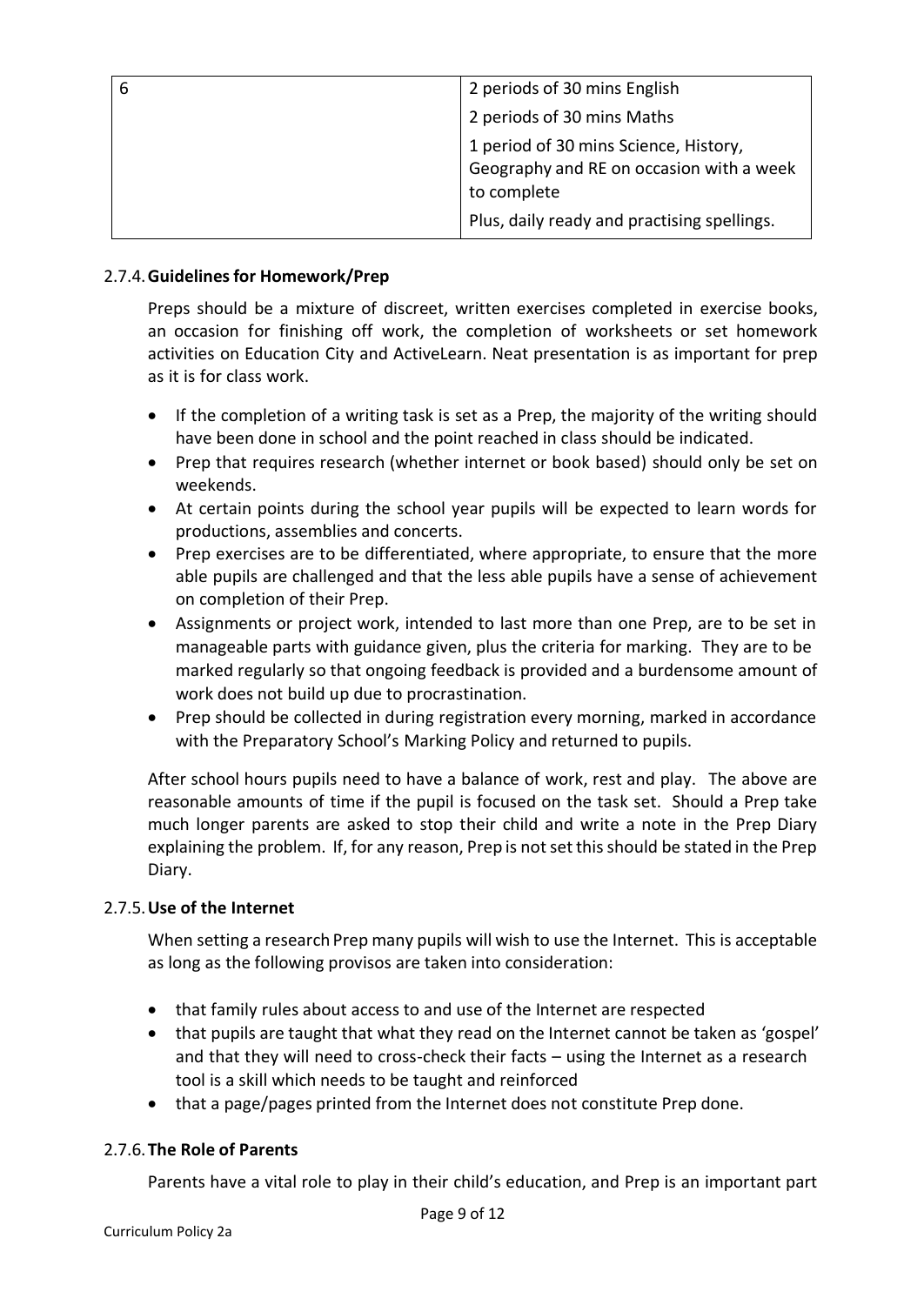of this process. Parents are invited to support their child as they feel necessary and to provide them with an environment that allows them to do their best. Prep is best done in an environment free from distractions. In Years 3-6 parents are asked to check the Prep diary every evening and to initial it. Specific concerns should be discussed with the subject teacher.

#### 2.7.7.**Additional material**

This Curriculum Policy is supported by schemes of work in each of the following subjects:

- EYFS; Years  $1 6$ :
- English
- Mathematics
- Science
- History
- Geography
- RE
- ICT
- Art
- Music
- DT
- Modern Foreign Languages
- Drama
- Games and PE
- PSHEE

#### 2.7.8.**Y7 – Y13**

Modern Foreign Languages (French, German, Mandarin and Spanish)

- Art and Design
- Classical Greek (Year 9 onwards)
- Computing
- Design & Technology (Resistant Materials)
- Drama
- English Language and Literature
- Food & Nutrition
- Games and Physical Education
- Geography
- Higher Project Qualification Level 2
- History
- Latin
- Mathematics(and Additional Mathematics)
- Music
- Religious Studies
- Sciences (Y7-Y8 General Science; Biology, Chemistry and Physics in Y9, IGCSE and A Level; and IGCSE Double Award Science)
- Textiles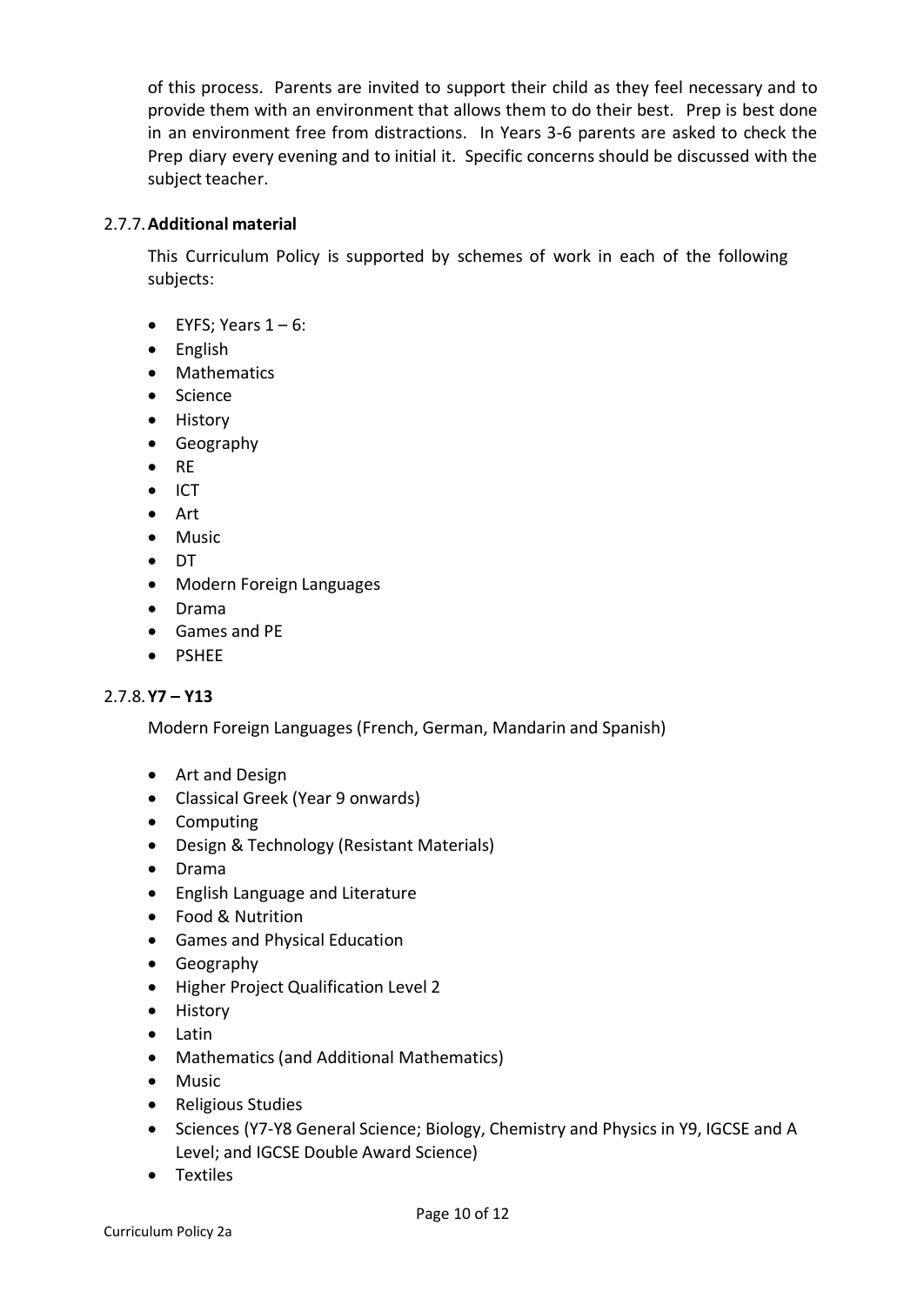• Wellbeing

### 2.7.9.**Y12 – Y13 (additionally)**

- Business Studies
- Classical Civilisation
- Economics
- Extended Project Qualification
- Politics
- Philosophy

### **3. Preparatory School Teaching & Learning Policy**

(EYFS to Year 6)

- 3.1. The main aim of teaching within the Preparatory School is to provide pupils with the skills to acquire new knowledge and understanding and to develop and make good progress across all subject areas. Through excellent teaching, pupils are motivated to think and learn for themselves, and good learning leads to positive and life-long changes in knowledge, behaviour and attitudes.
- 3.2. Learning is an active process, and each learner must be an active participant. At Forest, we take seriously our duty to develop in our pupils the skills and understanding required to become life-long learners. We articulate and exercise the belief that pupils do not have fixed 'potential', but rather that they can select and realise individual goals through hard work and the deployment of positive learning characteristics that are further developed as they move up to the Senior School.

### **3.3. Teaching and the Teachers' roles**

- 3.3.1.Each teacher has his or her own particular style of teaching and each teacher must find their own way of delivering the curriculum that suits both them and the pupils they teach incorporating the following principles:
	- A secure command of the subject material they are expected to teach.
	- Lessons should be planned incorporating a range of teaching methods and activities which engage, motivate and challenge all pupils.
	- The Learning Objective of each lesson is to be stated, explained and where appropriate, displayed.
	- Lessons should be well structured, for example, following the format of a starter, main activity and plenary.
	- High expectations of pupil's skills and progress.
	- Work should be differentiated to suit the range of abilities in the class: exercises that allow success and progress at different levels and which create opportunities for every pupil to be successful should be employed.
	- Successful learning in a lesson may not always be recorded in written form. Evidence of learning may be recorded through other means, such as, teacher observations,